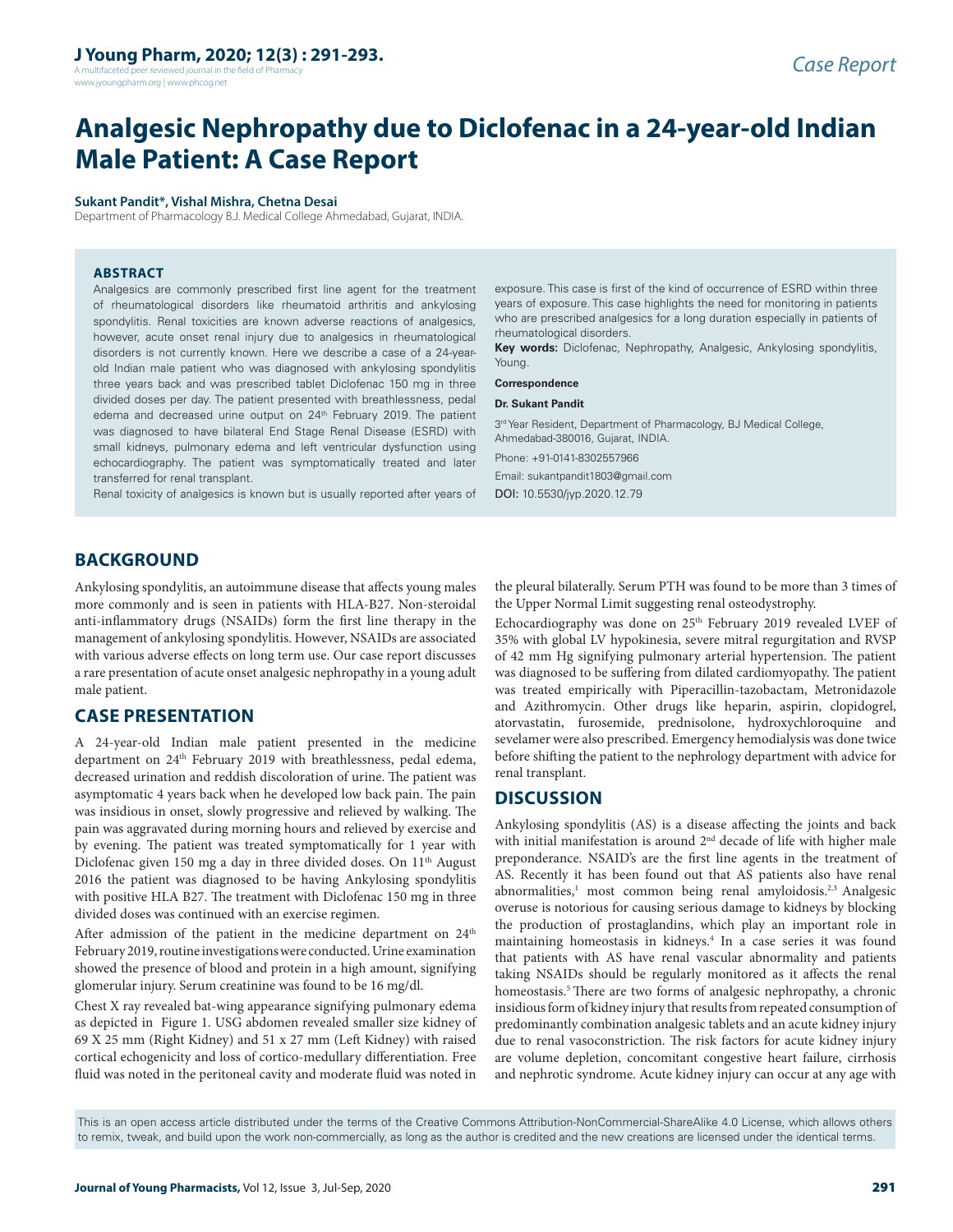

Figure 1: Chest X-Ray of the patient showing bat wing appearance signifying the presence of pulmonary edema.<sup>6</sup>

excessive consumption of NSAIDs, however, it is not associated with reduced kidney size which is characteristically found in chronic kidney disease (CKD).<sup>7</sup> Analgesics or NSAIDs exert their anti-inflammatory, analgesic and anti-pyretic property by suppression of prostaglandins, which also play a crucial role in renal homeostasis. NSAIDs cause renal damage by causing glomerular injury.

The glomeruli of humans express chemokine's like monocyte chemoattractant protein-1 (MCP-1). This MCP-1 is attributed to the monocyte/ macrophage infiltration into glomeruli and the renal interstitium.<sup>8,9</sup> Cytokines and growth factors cause meningeal cell proliferation and MCP-1 release,<sup>10</sup> while Prostaglandin (PGE)<sup>11</sup> reduces the glomerular MCP-1 expression. Since in glomerulonephritis there is meningeal cell proliferation and monocyte infiltration, it is suggested that endogenously formed prostaglandins have a role in preventing glomerulonephritis. All NSAIDs augment the glomerular production of MCP-1 which plays an important role in glomerular injury.12 Increase monocyte and macrophage infiltration were seen in animal models treated with indomethacin signifying the role of prostaglandins in suppressing renal inflammation.<sup>13</sup> Pro-inflammatory agents like interleukin-1ß<sup>14</sup> and lipopolysaccharide (LPS)<sup>15</sup> induce PGE2 by COX-2 indicating that COX-2 generated PGE2 plays an important role in suppression of renal inflammatory processes, such as glomerulonephritis. $16,17$  In experimental models it was found that PGE decreases kidney damage through the reduction of glomerular immune complex formation, by reducing inflammatory cell infiltration and deposition of extracellular matrix products.18 The experimental study concluded that prostaglandins have a role in the clearing of monocyte/macrophage and the healing process in glomerulonephritis.19,20 However, the exact pathophysiological mechanism of analgesic nephropathy especially in acute kidney injury by NSAIDs is not well understood.

The cause of unusually rapid renal failure in this young patient can be possibly due to two causes: the presence of renal amyloidosis, which may have affected renal homeostasis and the use of NSAIDs affecting the protective mechanism of prostaglandins. Further, the patient might have developed left ventricular systolic dysfunction due to acute kidney disease.21 This case report suggests that it is prudent to monitor the patients on long term analgesic therapy as rheumatological disorders may themselves cause systemic abnormalities which can increase the likelihood of renal toxicities by NSAIDs.

It is known that NSAIDs do not affect the disease progression of Ankylosing spondylitis and provides symptomatic benefit. However, controlling disease progression by the use of Disease modifying anti rheumatic drugs (DMARDs) is prudent. Judicial use of NSAIDs may help to prevent such occurrences.

#### **ACKNOWLEDGEMENT**

We would like to thank N.M Kaidri for allowing us to evaluate this patient.

## **CONFLICT OF INTEREST**

The authors declare no conflict of interest.

### **ABBREVIATIONS**

**ESRD:** End Stage Renal Disease; **NSAID:** Non steroidal Anti Inflammatory Drugs; **PTH:** Parathyroid Hormone; **LVEF:** Left Ventricular Ejection Fraction; **RVSP:** Right Ventricular Systolic Pressure; **LV:** Left Ventricle; **AS:** Ankylosing Spondylitis; **CKD:** Chronic Kidney Disease; **MCP:** Monocyte Chemo attractant; **PGE:** Prostaglandin E; **LPS:**  Lipopolysacchride; **COX:** Cyclooxygenase; **DMARD:** Disease Modifying Anti Rheumatic Dru.

## **REFERENCES**

- Saigal R, Agrawal A, Goyal L, Agrawal A, Gupta N. Renal function in Ankylosing Spondylitis. Indian J Rheumatol. 2017;12(3):156. Available from: http://www. indianjrheumatol.com/text.asp?2017/12/3/156/205162
- 2. Samia B, Hazgui F, Abdelghani KB, Hamida FB, Goucha R, Hedri H, *et al.* Renal abnormalities in ankylosing spondylitis. Nephrol Ther. 2012;8(4):220-5.
- 3. Dönmez S, Pamuk ÖN, Pamuk GE, Aydogdu E, Inman R. Secondary amyloidosis in ankylosing spondylitis. Rheumatol Int. 2013;33(7):1725-9.
- 4. Kim GH. Renal effects of prostaglandins and cyclooxygenase-2 inhibitors. Electrolyte Blood Press. 2008;6(1):35-41. doi:10.5049/EBP.2008.6.1.35
- 5. Lourie SH, Denman SJ, Schroeder ET. Association of renal papillary necrosis and ankylosing spondylitis. Arthritis Rheum. 1977;20(4):917-21.
- 6. Khan AN, Al-Jahdali H, Al-Ghanem S, Gouda A. Reading chest radiographs in the critically ill (Part II): Radiography of lung pathologies common in the ICU patient. Ann Thorac Med. 2009;4(3):149-157. doi:10.4103/1817-1737.53349
- 7. Faubel S, Patel NU, Lockhart ME, Cadnapaphornchai MA. Renal relevant radiology: use of ultrasonography in patients with AKI. Clin J Am Soc Nephrol. 2014;9(2):382‐94. doi:10.2215/CJN.04840513
- 8. Dember LM. Amyloidosis-associated kidney disease. J Am Soc Nephrol. 2006;17(12):3458-71. doi:10.1681/ASN.2006050460
- 9. Diamond JR, Kees-Folts D, Ding G, Frye JE, Restrepo NC. Macrophages, monocyte chemoattractant peptide-1 and TGF-beta 1 in experimental hydronephrosis. Am J Physiol. 1994;266(6):F926-33.
- 10. Prodjosudjadi W, Gerritsma JS, Es LAV, Daha MR, Bruijn JA. Monocyte chemoattractant protein-1 in normal and diseased human kidneys: An immunohistochemical analysis. Clin Nephrol. 1995;44(3):148-55.
- 11. Grandaliano G, Valente AJ, Rozek MM, Abboud HE. Gamma interferon stimulates monocyte chemotactic protein (MCP-1) in human mesangial cells. J Lab Clin Med. 1994;123(2):282-9.
- 12. Jocks T, Zahner G, Freudenberg J, Wolf G, Thaiss F, Helmchen U, *et al*. Prostaglandin E1 reduces the glomerular mRNA expression of monocytechemoattractant protein 1 in anti-thymocyte antibody-induced glomerular injury. J Am Soc Nephrol. 1996;7(6):897-905.
- 13. Schneider A, Harendza S, Zahner G, Jocks T, Wenzel U, Wolf G, *et al*. Cyclooxygenase metabolites mediate glomerular monocyte chemoattractant protein-1 formation and monocyte recruitment in experimental protein-1 formation and monocyte glomerulonephritis. Kidney Int. 1999;55(2):430-41.
- 14. Rzymkiewicz D, Leingang K, Baird N, Morrison AR. Regulation of prostaglandin endoperoxide synthase gene expression in rat mesangial cells by interleukin-1 beta. Am J Physiol. 1994;266(1):F39-45.
- 15. Schneider A, Harendza S, Zahner G, Jocks T, Wenzel U, Wolf G, *et al*. Cyclooxygenase metabolites mediate glomerular monocyte chemoattractant protein-1 formation and monocyte recruitment in experimental glomerulonephritis. Kidney Int. 1999;55(2):430-41.
- 16. Hirose S, Yamamoto T, Feng L, Yaoita E, Kawasaki K, Goto S, *et al*. Expression and localization of cyclooxygenase isoforms and cytosolic phospholipase A2 in anti-Thy-1 glomerulonephritis. J Am Soc Nephrol. 1998;9(3):408-16.
- 17. Blume C, Heise G, Mühlfeld A, Bach D, Schrör K, Gerhardz CD, *et al*. Effect of flosulide, a selective cyclooxygenase 2 inhibitor, on passive heymann nephritis